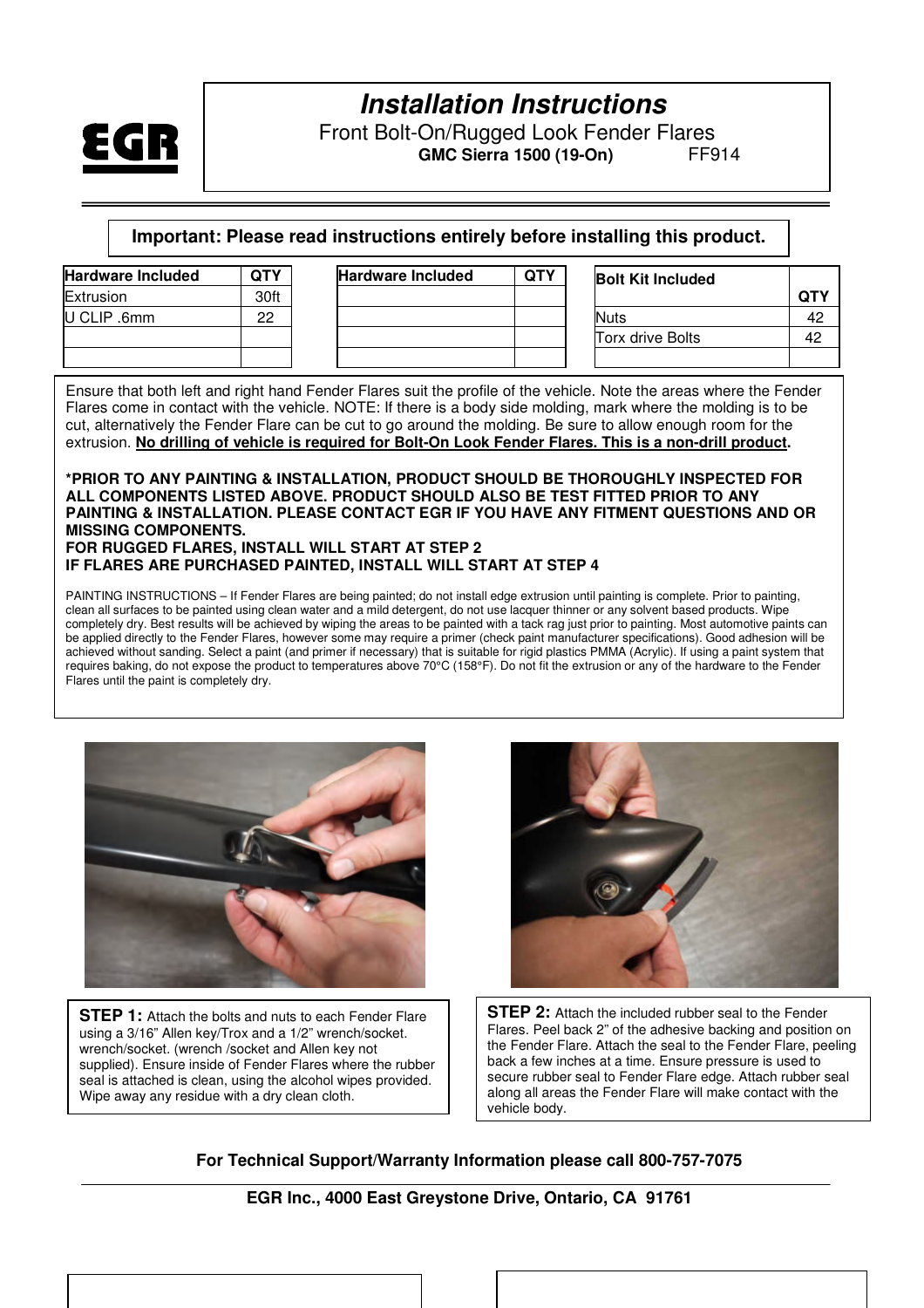

Front Bolt-On/Rugged Look Fender Flares<br>GMC Sierra 1500 (19-On) FF914 **GMC Sierra 1500 (19-On)** 



**STEP 3:** Trim excess rubber seal and discard.



**STEP 4:** Clean the body areas where the Fender Flares will make contact. Ensure fenders are dry prior to install. Turn tires outward for Fender Flare installation.



**STEP 5:** Using #15 Torx head screwdriver remove the upper and lower screws from the front factory mudguards and using M10 socket remove the underside screw indicated above, maintain #15 Torx head screws for reinstall . Fender flares require the mud guards to be removed. Retain factory mudguards for later use if required.



**STEP 6:** Place Fender Flare on the vehicle into the position of best fit. Using #15 Torx head screwdriver reinstall previously removed factory mudguard screw at the lower screw location through the slots in the Fender Flare at the noted location.

**For Technical Support/Warranty Information please call 800-757-7075** 

**EGR Inc., 4000 East Greystone Drive, Ontario, CA 91761**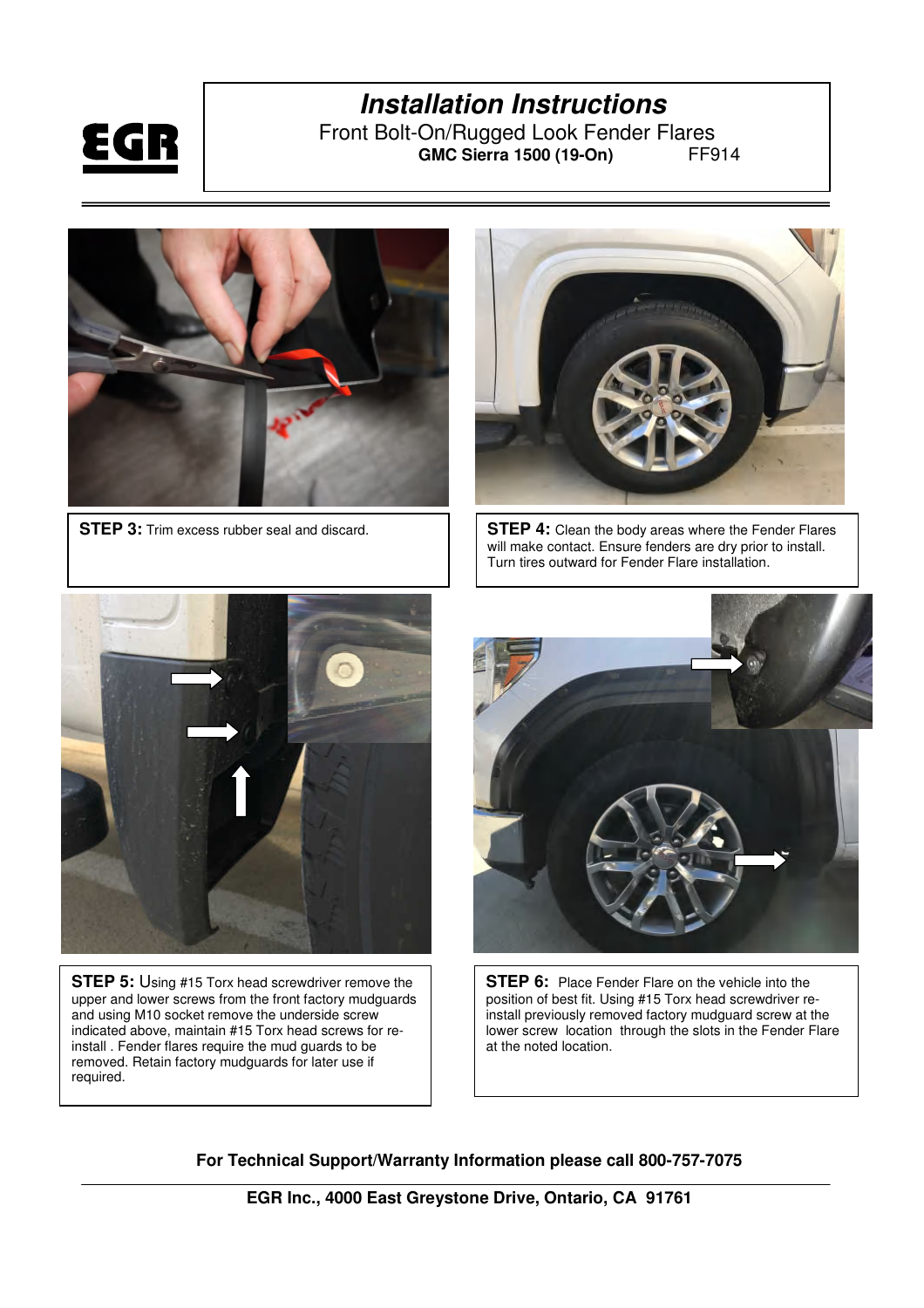

Front Bolt-On/Rugged Look Fender Flares<br>GMC Sierra 1500 (19-On) FF914 **GMC Sierra 1500 (19-On)** 



**STEP 7:** To secure the Fender Flare to the body, install the U shape clip so that the clip slides over the inner factory fender trim panel lip and is in line with the slot in the Fender Flare. To secure the clip to Fender Flare apply inward tension on Fender Flare, position the clip so that the notch in the clip locates securely in the slot of the Fender Flare. Ensure all fixing points are tight and secure and that the rubber seal is flush neatly against the vehicle body. Repeat install steps for the opposite side.

**For Technical Support/Warranty Information please call 800-757-7075**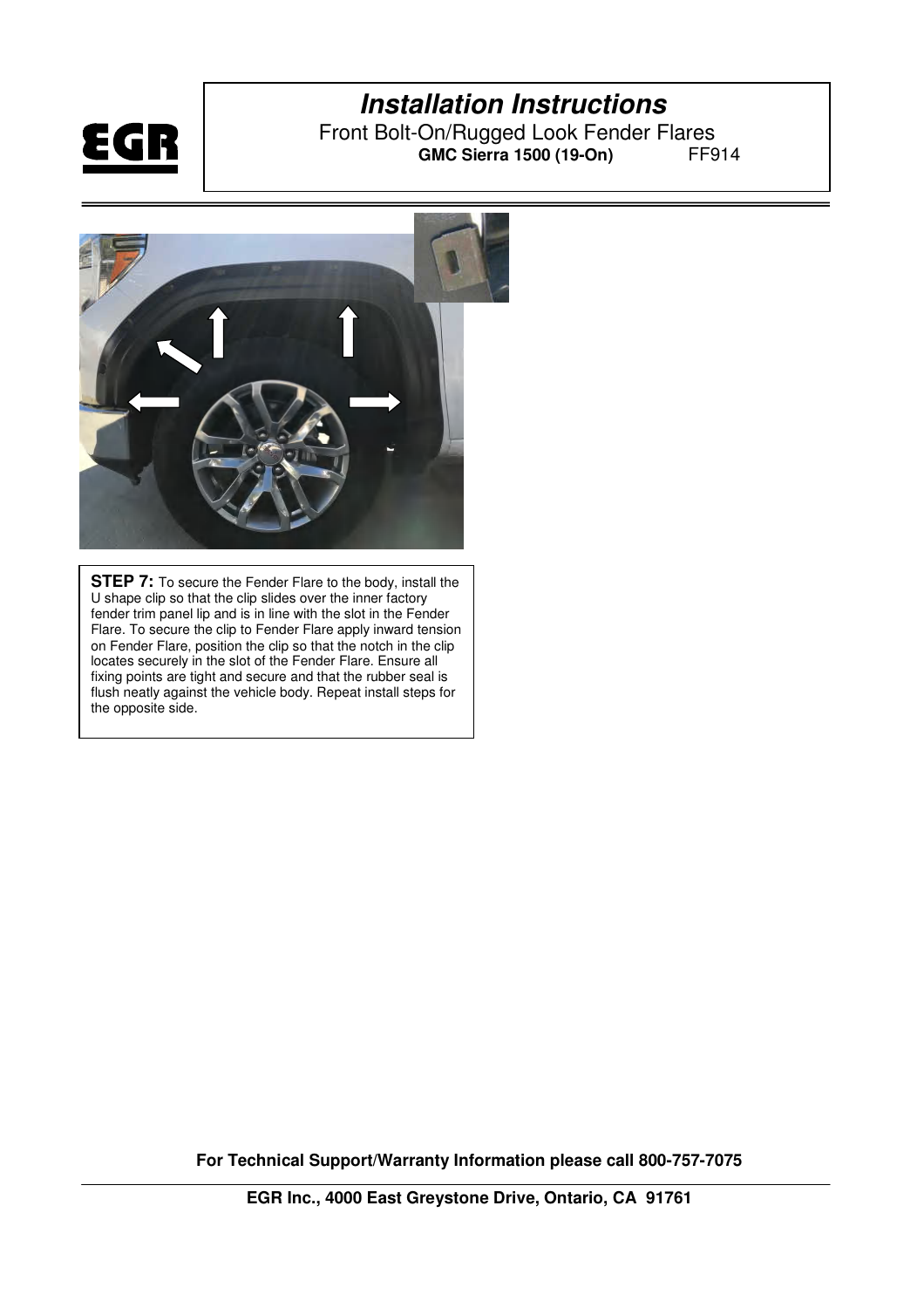

Front Bolt-On/Rugged Look Fender Flares<br>GMC Sierra 1500 (19-On) FF914 **GMC Sierra 1500 (19-On)** 

#### **REAR FENDER FLARE INSTALLATION**



**STEP 8:** Attach the bolts and nuts to each Fender Flare using 3/16" Allen key/Trox and a 1/2" wrench/socket. wrench/socket. (wrench /socket and Allen key not supplied). Ensure inside of Fender Flares where the rubber seal is attached is clean, using the alcohol wipes provided. Wipe away any residue with a dry clean cloth.



**STEP 9:** Attach the included rubber seal to the Fender Flares. Peel back 2" of the adhesive backing and position on the Fender Flare. Attach the seal to the Fender Flare, peeling back a few inches at a time. Ensure pressure is used to secure rubber seal to Fender Flare edge. Attach rubber seal along all areas the Fender Flare will make contact with the vehicle body. Trim excess rubber seal. Attach rubber seal to the bottom front corner of Fender Flares per the attached image that will locate around the factory spat.



**STEP 10:** Clean the body areas where the Fender Flares will make contact. Ensure fenders are dry prior to install.



**STEP 11:** Using #15 Torx head screwdriver remove the two upper and two underside screws from the rear factory mud guards in the rear wheel arch. Fender flares require the rear mud guards to be removed, maintain screws for re-install if required.

**For Technical Support/Warranty Information please call 800-757-7075** 

**EGR Inc., 4000 East Greystone Drive, Ontario, CA 91761**